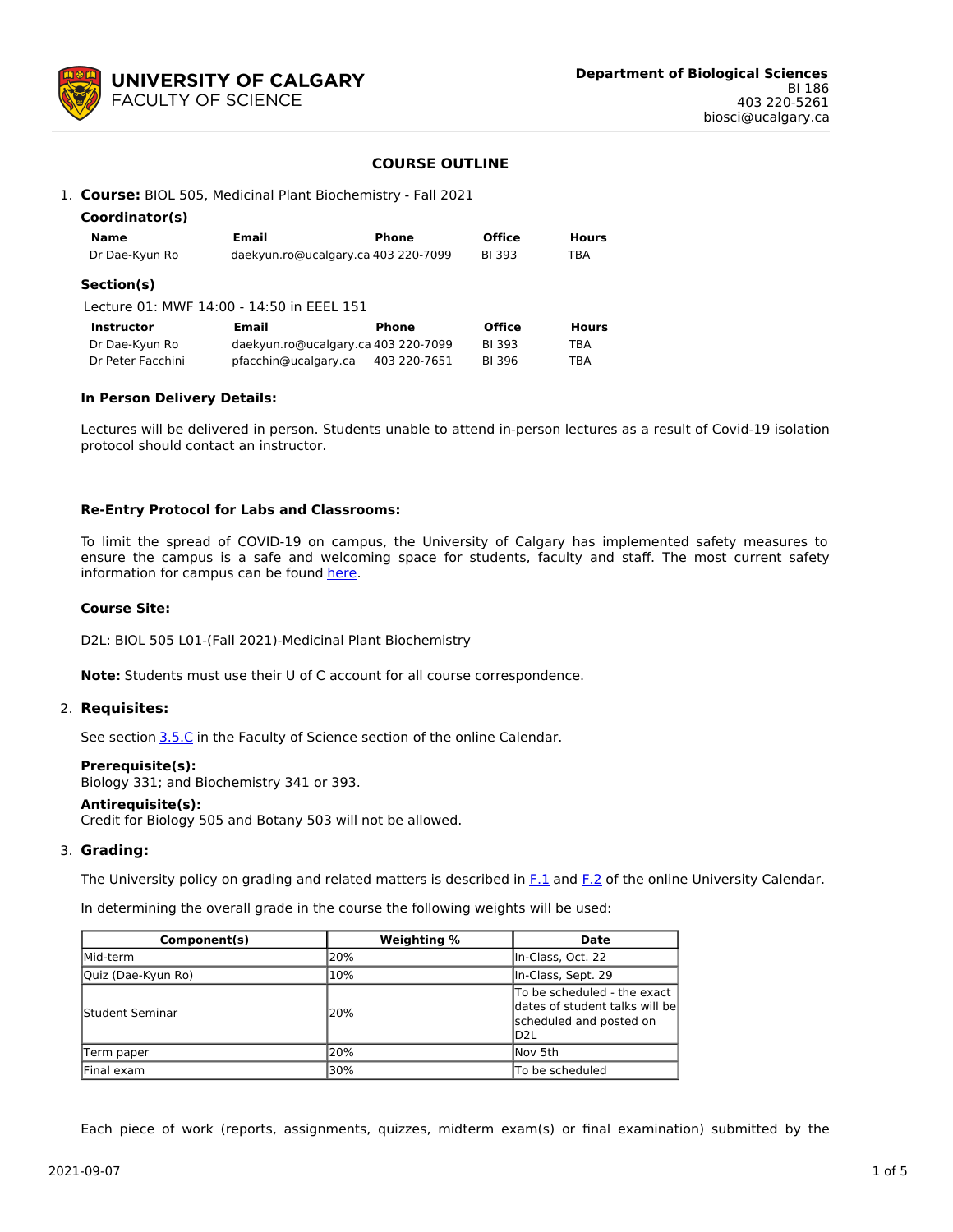student will be assigned a grade. The student's grade for each component listed above will be combined with the indicated weights to produce an overall percentage for the course, which will be used to determine the course letter grade.

The conversion between a percentage grade and letter grade is as follows.

|                           | $A+$ | -   | А-   | Ð   | ш   | в<br>B. | ∽    |     |     |      |      |
|---------------------------|------|-----|------|-----|-----|---------|------|-----|-----|------|------|
| <b>Minimum % Required</b> | 95 % | 90% | 85 % | 80% | 75% | 70 %    | 65 % | 60% | 55% | 50 % | 45 % |

This course will have a final exam that will be scheduled by the Registrar. The Final [Examination](https://www.ucalgary.ca/registrar/exams) Schedule will be published by the Registrar's Office approximately one month after the start of the term. The final exam for this course will be designed to be completed within 2 hours.

The University of Calgary offers a [flexible](https://www.ucalgary.ca/pubs/calendar/current/f-1-3.html) grade option, Credit Granted (CG) to support student's breadth of learning and student wellness. Faculty units may have additional requirements or restrictions for the use of the CG grade at the faculty, degree or program level. To see the full list of Faculty of Science courses where CG is not eligible, please visit the following website: [https://science.ucalgary.ca/current-students/undergraduate/program](https://science.ucalgary.ca/current-students/undergraduate/program-advising/flexible-grading-option-cg-grade)advising/flexible-grading-option-cg-grade

#### 4. **Missed Components Of Term Work:**

The university has suspended the requirement for students to provide evidence for absences. Please do not attend medical clinics for medical notes or Commissioners for Oaths for statutory declarations.

In the event that a student legitimately fails to submit any online assessment on time (e.g. due to illness etc...), please contact the course coordinator, or the course instructor if this course does not have a coordinator to arrange for a re-adjustment of a submission date. Absences not reported within 48 hours will not be accommodated. If an excused absence is approved, one possible arrangement is that the percentage weight of the legitimately missed assignment could also be pro-rated among the components of the course. This option is at the discretion of the coordinator and may not be a viable option based on the design of this course.

## 5. **Scheduled Out-of-Class Activities:**

There are no scheduled out of class activities for this course.

## 6. **Course Materials:**

A list of reading materials (original research articles and review papers) will be provided in class.

In order to successfully engage in their learning experiences at the University of Calgary, students taking online, remote and blended courses are required to have reliable access to the following technology:

- A computer with a supported operating system, as well as the latest security, and malware updates;
- A current and updated web browser;
- Webcam/Camera (built-in or external);
- Microphone and speaker (built-in or external), or headset with microphone;
- Current antivirus and/or firewall software enabled;
- Stable internet connection.

For more information please refer to the UofC **[ELearning](https://elearn.ucalgary.ca/technology-requirements-for-students)** online website.

## 7. **Examination Policy:**

No aids are allowed on tests or examinations.

Students should also read the Calendar, [Section](http://www.ucalgary.ca/pubs/calendar/current/g.html) G, on Examinations.

## 8. **Approved Mandatory And Optional Course Supplemental Fees:**

There are no mandatory or optional course supplemental fees for this course.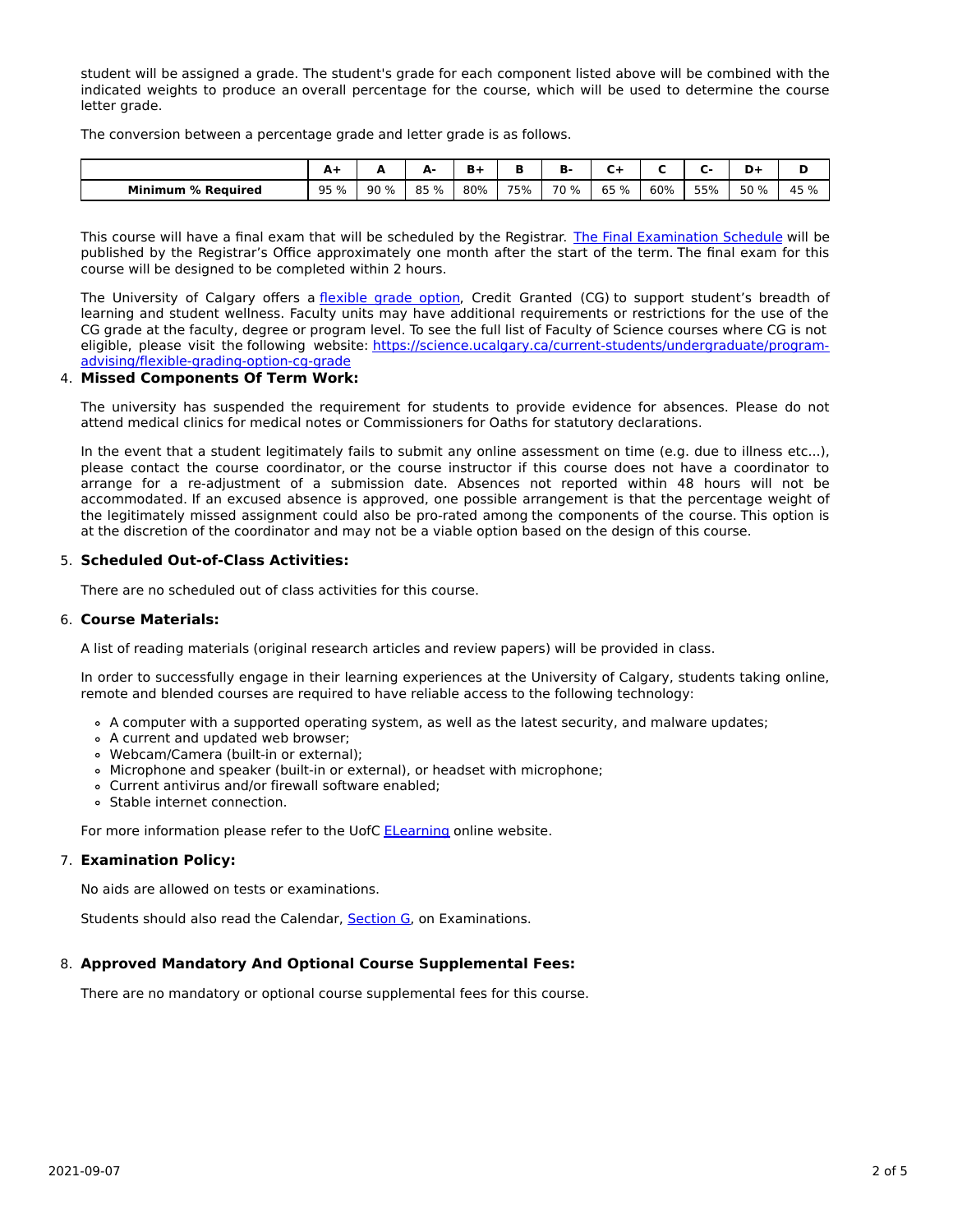## 9. **Writing Across The Curriculum Statement:**

For all components of the course, in any written work, the quality of the student's writing (language, spelling, grammar, presentation etc.) can be a factor in the evaluation of the work. See also Section [E.2](http://www.ucalgary.ca/pubs/calendar/current/e-2.html) of the University Calendar.

For all components of the course, in any written work, the quality of the student's writing (language, spelling, grammar, presentation etc.) can be a factor in the evaluation of the work. See also Section E.2 of the University Calendar.

# 10. **Human & Living Organism Studies Statements:**

Students will not participate as subjects or researchers in human studies.

See also [Section](http://www.ucalgary.ca/pubs/calendar/current/e-5.html) E.5 of the University Calendar.

**STUDIES IN THE BIOLOGICAL SCIENCES INVOLVE THE USE OF LIVING AND DEAD ORGANISMS.** Students taking laboratory and field-based courses in these disciplines can expect involvement with and experimentation on such materials. Students perform dissections on dead or preserved organisms in some courses. In particular courses, students experiment on living organisms, their tissues, cells, or molecules. Sometimes field work requires students to collect a variety of living materials by many methods, including humane trapping.

All work on humans and other animals conforms to the Helsinki Declaration and to the regulations of the Canadian Council on Animal Care. The Department strives for the highest ethical standards consistent with stewardship of the environment for organisms whose use is not governed by statutory authority. Individuals contemplating taking courses or majoring in one of the fields of study offered by the Department of Biological Sciences should ensure that they have fully considered these issues before enrolling. Students are advised to discuss any concern they might have with the Undergraduate Program Director of the Department.

Students are expected to be familiar with [Section](http://www.ucalgary.ca/pubs/calendar/current/sc-4-1.html) SC.4.1 of the University Calendar.

# 11. **Reappraisal Of Grades:**

A student wishing a reappraisal, should first attempt to review the graded work with the Course coordinator/instructor or department offering the course. Students with sufficient academic grounds may request a reappraisal. Non-academic grounds are not relevant for grade reappraisals. Students should be aware that the grade being reappraised may be raised, lowered or remain the same. See [Section](http://www.ucalgary.ca/pubs/calendar/current/i-3.html) I.3 of the University Calendar.

- a. **Term Work:** The student should present their rationale as effectively and as fully as possible to the Course coordinator/instructor within **ten business days** of either being notified about the mark, or of the item's return to the class. If the student is not satisfied with the outcome, the student shall submit the Reappraisal of Graded Term work form to the department in which the course is offered within 2 business days of receiving the decision from the instructor. The Department will arrange for a reappraisal of the work within the next ten business days. The reappraisal will only be considered if the student provides a detailed rationale that outlines where and for what reason an error is suspected. See sections 1.1 and 1.2 of the University Calendar
- b. **Final Exam:**The student shall submit the request to Enrolment Services. See [Section](http://www.ucalgary.ca/pubs/calendar/current/i-3.html) I.3 of the University Calendar.

## 12. **Other Important Information For Students:**

- a. **Mental Health** The University of Calgary recognizes the pivotal role that student mental health plays in physical health, social connectedness and academic success, and aspires to create a caring and supportive campus community where individuals can freely talk about mental health and receive supports when needed. We encourage you to explore the mental health resources available throughout the university community, such as counselling, self-help resources, peer support or skills-building available through the SU Wellness Centre (Room 370, MacEwan Student Centre, Mental Health [Services](https://www.ucalgary.ca/wellnesscentre/services/mental-health-services) Website) and the Campus Mental Health Strategy website [\(Mental](http://www.ucalgary.ca/mentalhealth) Health).
- b. **SU Wellness Services:** For more information, see [www.ucalgary.ca/wellnesscentre](http://www.ucalgary.ca/wellnesscentre) or call [403-210-9355.](tel:4032109355)
- c. **Sexual Violence:** The Sexual Violence Support Advocate, Carla Bertsch, can provide confidential support and information regarding sexual violence to all members of the university community. Carla can be reached by email [\(svsa@ucalgary.ca](mailto:svsa@ucalgary.ca)) or phone at [403-220-2208](tel:4032202208). The complete University of Calgary policy on sexual violence can be viewed at [\(https://www.ucalgary.ca/legal-services/sites/default/files/teams/1/Policies-Sexual](https://www.ucalgary.ca/legal-services/sites/default/files/teams/1/Policies-Sexual-and-Gender-Based-Violence-Policy.pdf)and-Gender-Based-Violence-Policy.pdf)
- d. **Misconduct:** Academic integrity is the foundation of the development and acquisition of knowledge and is based on values of honesty, trust, responsibility, and respect. We expect members of our community to act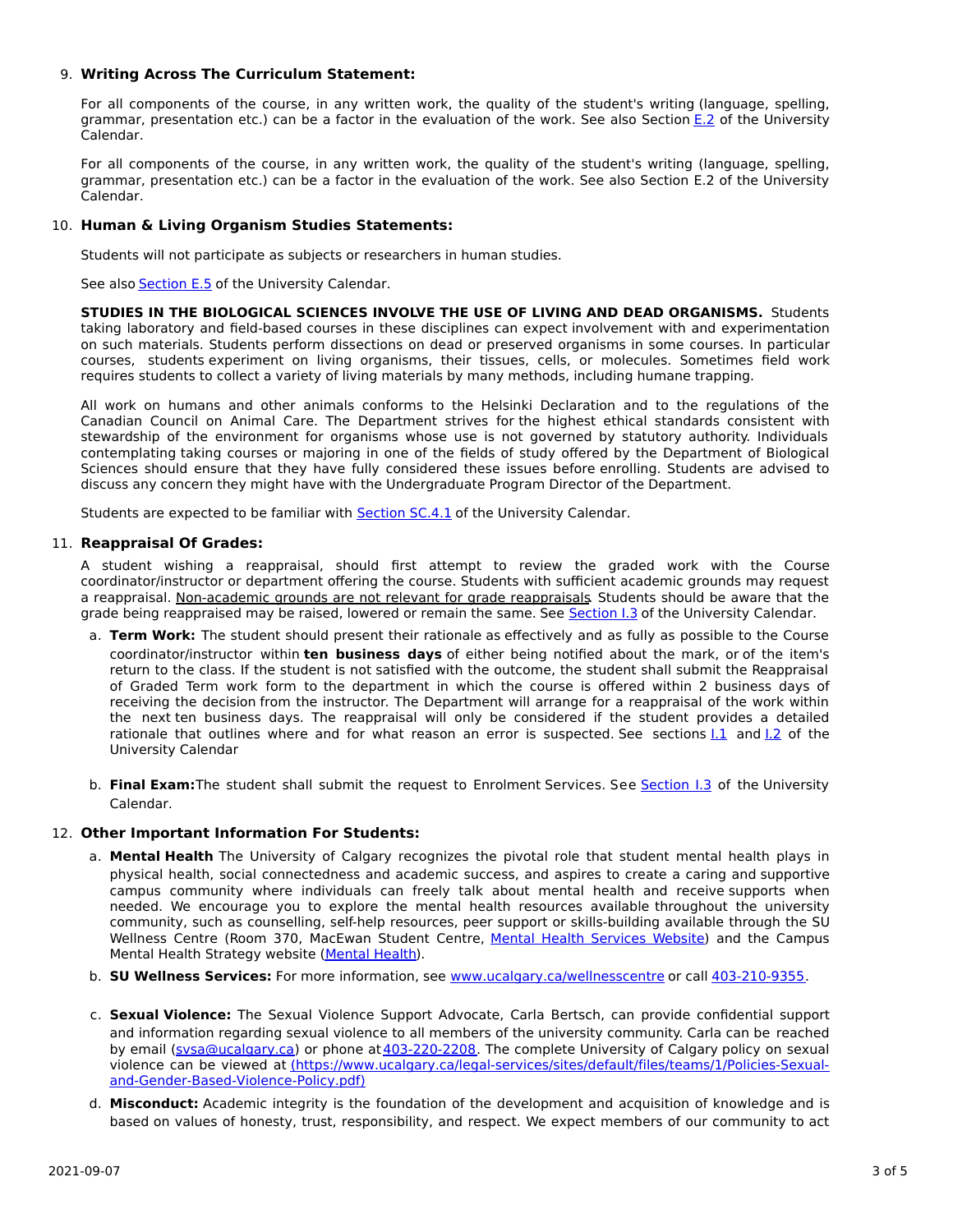with integrity. Research integrity, ethics, and principles of conduct are key to academic integrity. Members of our campus community are required to abide by our institutional Code of [Conduct](https://www.ucalgary.ca/legal-services/sites/default/files/teams/1/Policies-Code-of-Conduct.pdf) and promote academic integrity in upholding the University of Calgary's reputation of excellence. Some examples of academic misconduct include but are not limited to: posting course material to online platforms or file sharing without the course instructor's consent; submitting or presenting work as if it were the student's own work; submitting or presenting work in one course which has also been submitted in another course without the instructor's permission; borrowing experimental values from others without the instructor's approval; falsification/fabrication of experimental values in a report. Please read the following to inform yourself more on academic integrity:

Student [Handbook](https://www.ucalgary.ca/live-uc-ucalgary-site/sites/default/files/teams/9/AI-Student-handbook-1.pdf) on Academic Integrity Student Academic Misconduct [Policy](https://www.ucalgary.ca/legal-services/sites/default/files/teams/1/Policies-Student-Academic-Misconduct-Policy.pdf) and [Procedure](https://www.ucalgary.ca/legal-services/sites/default/files/teams/1/Policies-Student-Academic-Misconduct-Procedure.pdf) [Research](https://www.ucalgary.ca/legal-services/sites/default/files/teams/1/Policies-Research-Integrity-Policy.pdf) Integrity Policy

Additional information is available on the Student Success Centre [Academic](https://ucalgary.ca/student-services/student-success/learning/academic-integrity) Integrity page

## e. **Academic Accommodation Policy:**

It is the student's responsibility to request academic accommodations according to the University policies and procedures listed below. The student accommodation policy can be found at: <https://www.ucalgary.ca/legal-services/sites/default/files/teams/1/Policies-Student-Accommodation-Policy.pdf>

Students needing an accommodation because of a disability or medical condition should communicate this need to Student Accessibility Services in accordance with the Procedure for Accommodations for Students with Disabilities: [https://www.ucalgary.ca/legal-services/sites/default/files/teams/1/Policies-Accommodation](https://www.ucalgary.ca/legal-services/sites/default/files/teams/1/Policies-Accommodation-for-Students-with-Disabilities-Procedure.pdf)for-Students-with-Disabilities-Procedure.pdf.

Students needing an accommodation in relation to their coursework or to fulfil requirements for a graduate degree, based on a Protected Ground other than Disability, should communicate this need, by filling out the Request for Academic [Accommodation](https://science.ucalgary.ca/sites/default/files/teams/1/request-accommodation-academic-courses.pdf) Form and sending it to Lisa Gieg by emai[llmgieg@ucalgary.ca](mailto:lmgieg@ucalgary.ca) preferably 10 business days before the due date of an assessment or scheduled absence.

- f. **Freedom of Information and Privacy:** This course is conducted in accordance with the Freedom of Information and Protection of Privacy Act (FOIPP). Students should identify themselves on all written work by placing their name on the front page and their ID number on each subsequent page. For more information, see Legal [Services](https://www.ucalgary.ca/legal-services/access-information-privacy) website.
- g. **Student Union Information:** VP [Academic](http://www.su.ucalgary.ca/contact), Phone: [403-220-3911](tel:4032203911) Email: [suvpaca@ucalgary.ca](mailto:suvpaca@ucalgary.ca). SU Faculty Rep., Phone: [403-220-3913](tel:4032203913) Email: [sciencerep@su.ucalgary.ca](mailto:sciencerep@su.ucalgary.ca). Student [Ombudsman](https://www.ucalgary.ca/ombuds/), Email: [ombuds@ucalgary.ca](mailto:%20ombuds@ucalgary.ca).
- h. **Surveys:** At the University of Calgary, feedback through the Universal Student Ratings of Instruction [\(USRI](http://www.ucalgary.ca/usri)) survey and the Faculty of Science Teaching Feedback form provides valuable information to help with evaluating instruction, enhancing learning and teaching, and selecting courses. Your responses make a difference - please participate in these surveys.
- i. **Copyright of Course Materials:** All course materials (including those posted on the course D2L site, a course website, or used in any teaching activity such as (but not limited to) examinations, quizzes, assignments, laboratory manuals, lecture slides or lecture materials and other course notes) are protected by law. These materials are for the sole use of students registered in this course and must not be redistributed. Sharing these materials with anyone else would be a breach of the terms and conditions governing student access to D2L, as well as a violation of the copyright in these materials, and may be pursued as a case of student academic or [non-academic](https://www.ucalgary.ca/conduct/policy/non-academic-misconduct-policy) misconduct, in addition to any other remedies available at law.

| Date   | Topic                                 | Instructor  |  |
|--------|---------------------------------------|-------------|--|
| Sep 8  | lIntroduction                         | <b>DKR</b>  |  |
| Sep 10 | Bioactive natural products            | <b>DKR</b>  |  |
| Sep 13 | Terpenoid principles and history      | <b>DKR</b>  |  |
| Sep 15 | Terpenoid mechanism                   | <b>DKR</b>  |  |
| Sep 17 | Terpenoid synthase                    | <b>DKR</b>  |  |
| Sep 20 | Terpenoid precursor<br>biosynthesis I | <b>IDKR</b> |  |

## **Tentative Lecture Schedule**